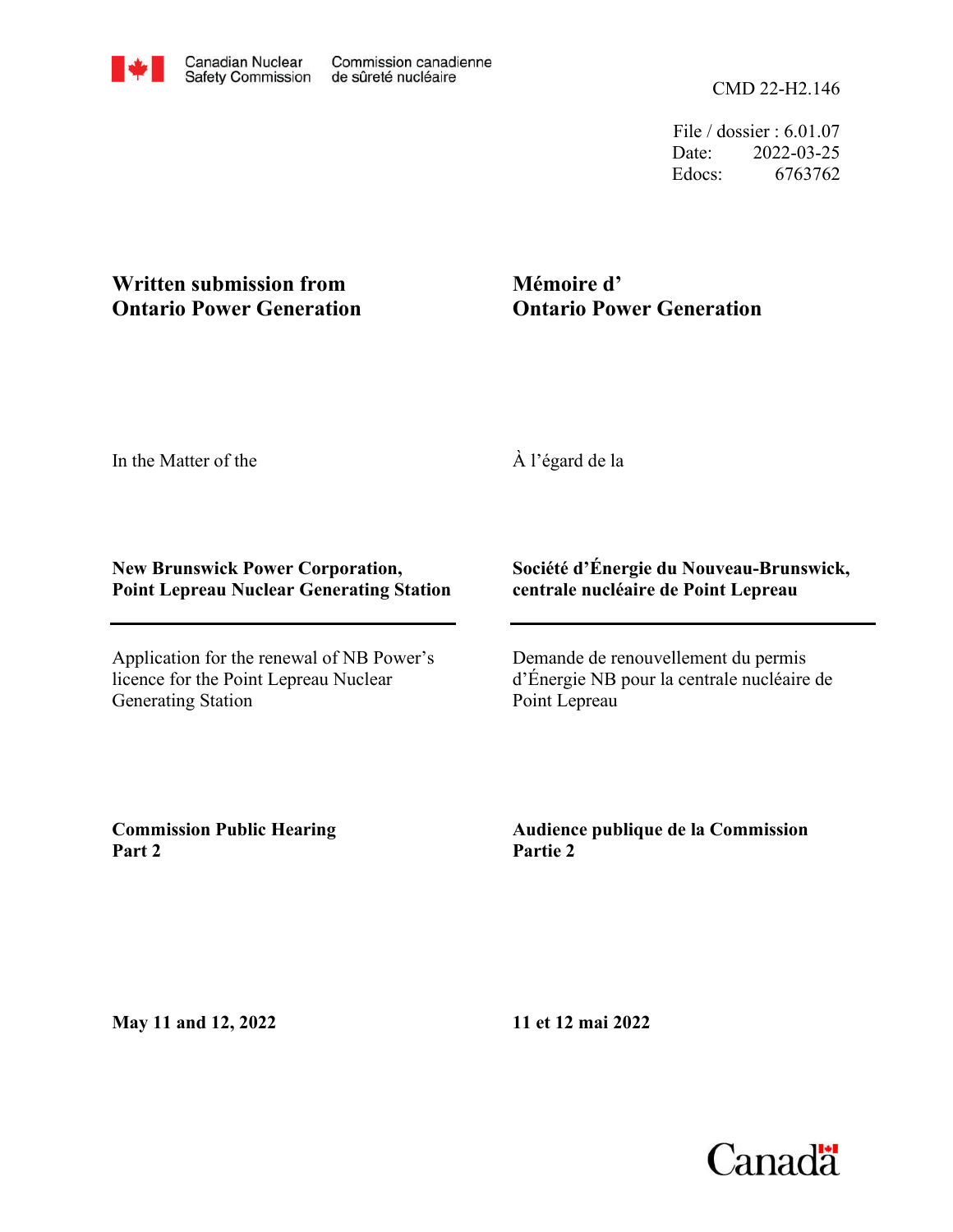

700 University Avenue, Toronto, ON M5G 1X6

steve.gregoris@**opg.com**

March 25, 2022

Commission Registrar Canadian Nuclear Safety Commission 280 Slater Street, Ottawa, ON K1P 5S9 Email: [intervention@cnsc-ccsn.gc.ca](mailto:intervention@cnsc-ccsn.gc.ca)

#### **RE: Support of New Brunswick Power's Request to Renew the Power Reactor Operating Licence for the Point Lepreau Nuclear Generating Station**

To the Commissioners,

Ontario Power Generation (OPG) wishes to intervene in writing to express support for New Brunswick (NB) Power's application to the Canadian Nuclear Safety Commission (CNSC) for a 25-year renewal of the Point Lepreau Nuclear Generating Station - Power Reactor Operating Licence.

OPG has worked collaboratively with NB Power's Point Lepreau staff, fostering advancements in safety culture, safety practices and innovation for over half a century of nuclear generation. Throughout our working history, OPG has provided operations support and staff when required, and has observed consistent adherence to safety and high quality of work at Point Lepreau. This observation is reinforced by Point Lepreau's year-over-year strong performance in all Safety and Control Areas, and the fact that their recent periodic safety review did not identify any major gaps between its current state and modern standards.

OPG has observed the safety culture at Point Lepreau through the services we have provided for outage inspection and maintenance work, which has recently been completed by Laurentis Energy Partners (formerly Canadian Nuclear Partners), an OPG subsidiary. Through these interactions, we have observed that Point Lepreau has a highly trained and qualified workforce of nuclear professionals who ensure that NB Power's top priority is the safety of employees, the public and the environment.

Organizations such as the CANDU Owners Group have facilitated joint activities and initiatives in areas such as nuclear safety, emergency preparedness, fire protection and plant security. Such collaboration among operators in the CANDU industry is considered best-practice among both nuclear and other industries, and reinforces that the industry considers every opportunity to ensure optimum safety performance.

OPG has confidence in the ongoing CNSC oversight and regulatory processes to ensure continued safe operations throughout the proposed 25-year licence term. Throughout the duration of the licence, NB Power will be required to demonstrate continued safe performance through routine inspections by on-site CNSC staff,